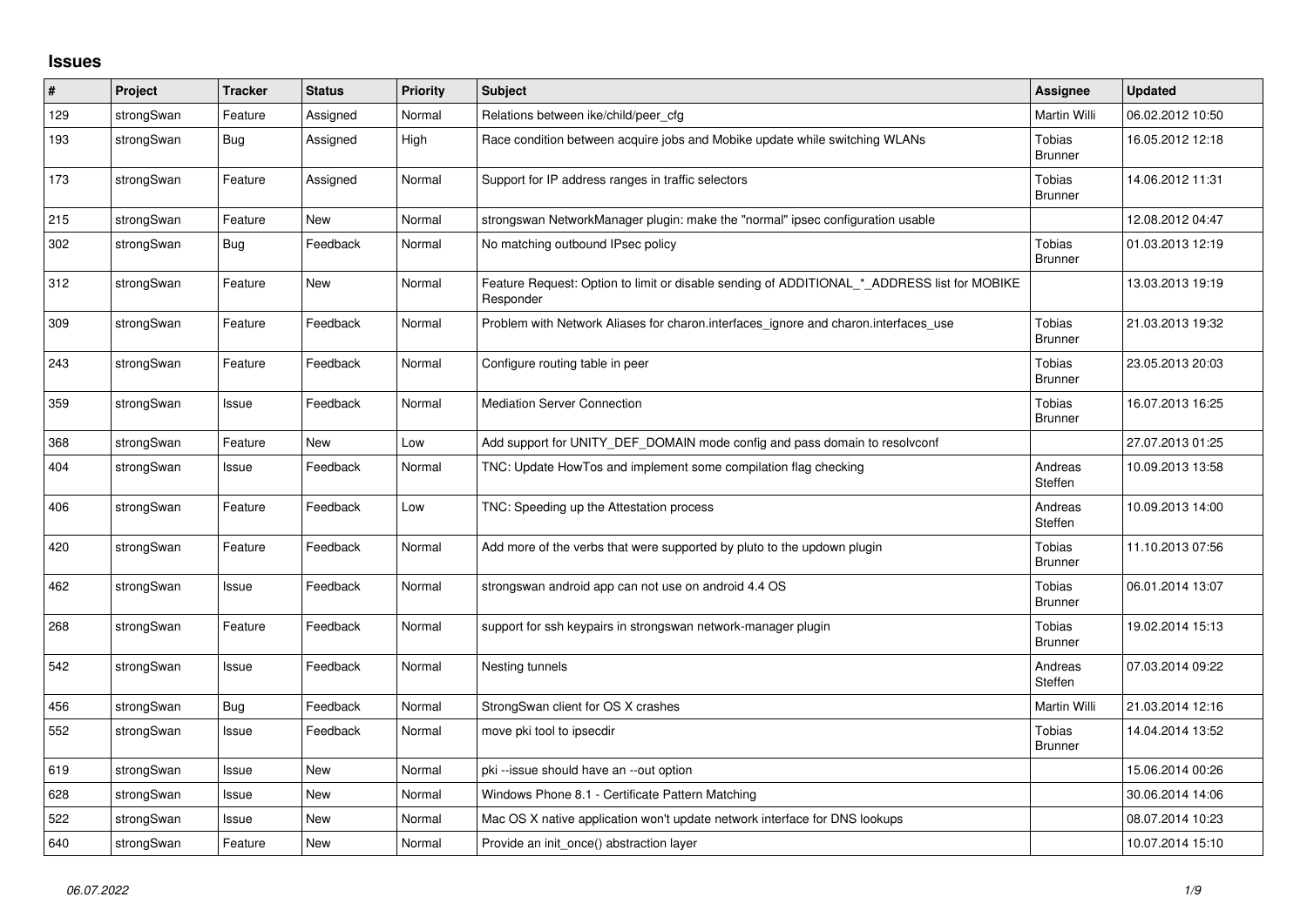| $\vert$ # | Project    | <b>Tracker</b> | <b>Status</b> | Priority | <b>Subject</b>                                                                          | <b>Assignee</b>                 | <b>Updated</b>   |
|-----------|------------|----------------|---------------|----------|-----------------------------------------------------------------------------------------|---------------------------------|------------------|
| 641       | strongSwan | Feature        | New           | Normal   | kernel-iph virtual IP support and IKE routing lookups ignoring IPsec routes             |                                 | 10.07.2014 15:11 |
| 642       | strongSwan | Feature        | New           | Normal   | Windows Named Pipe stream and service                                                   |                                 | 10.07.2014 15:11 |
| 643       | strongSwan | Feature        | New           | Normal   | CNG/Bcrypt native Windows crypto plugin                                                 |                                 | 10.07.2014 15:12 |
| 644       | strongSwan | Feature        | New           | Normal   | Non-monolithic Windows build                                                            |                                 | 10.07.2014 15:12 |
| 645       | strongSwan | Feature        | New           | Normal   | Support HeapAlloc() and friends in leak-detective                                       |                                 | 10.07.2014 15:12 |
| 541       | strongSwan | Issue          | New           | Normal   | List of servers in client config (Failover)                                             |                                 | 13.08.2014 15:10 |
| 693       | strongSwan | Feature        | Feedback      | Normal   | Time policy for roadwarrior                                                             | <b>Tobias</b><br><b>Brunner</b> | 02.09.2014 11:06 |
| 697       | strongSwan | Issue          | <b>New</b>    | Normal   | HA: nodes fail to sync data because of UDP packet drops                                 |                                 | 09.09.2014 14:29 |
| 702       | strongSwan | Issue          | <b>New</b>    | Normal   | ipsec route mode, Strongswan as responder may result collsion in INIT exchange. and ike |                                 | 12.09.2014 16:34 |
| 725       | strongSwan | Issue          | New           | High     | Mediation connection get stuck if peer is not online                                    |                                 | 03.10.2014 12:02 |
| 482       | strongSwan | Issue          | Feedback      | Normal   | NAT-NAT connection                                                                      | Tobias<br><b>Brunner</b>        | 09.10.2014 12:37 |
| 730       | strongSwan | Issue          | <b>New</b>    | Normal   | NAT-NAT fallback                                                                        |                                 | 09.10.2014 12:40 |
| 746       | strongSwan | Feature        | New           | Normal   | Different radius server(s) for accounting                                               |                                 | 22.10.2014 12:23 |
| 766       | strongSwan | Feature        | New           | Normal   | Make retransmit settings tunable by connection                                          |                                 | 14.11.2014 10:02 |
| 777       | strongSwan | Issue          | <b>New</b>    | Normal   | column length in attributes table of strongswan database is too short                   |                                 | 25.11.2014 20:46 |
| 87        | strongSwan | Feature        | <b>New</b>    | Normal   | IPsec Multicast Support                                                                 |                                 | 19.12.2014 14:20 |
| 38        | strongSwan | Feature        | New           | Low      | OCSP in IKE payload, RFC4806                                                            |                                 | 19.12.2014 14:20 |
| 923       | strongSwan | Issue          | New           | Normal   | MOBIKE not working on HA cluster                                                        |                                 | 09.04.2015 09:46 |
| 926       | strongSwan | Issue          | <b>New</b>    | Normal   | HA: resync errors when a node is joining a cluster                                      |                                 | 10.04.2015 15:05 |
| 927       | strongSwan | Feature        | New           | Normal   | Charon: Implement route events and add an consumer in updown plugin                     |                                 | 11.04.2015 12:02 |
| 357       | strongSwan | Issue          | New           | Normal   | Lifetime in case of IKEv1                                                               |                                 | 18.05.2015 10:40 |
| 973       | strongSwan | Issue          | New           | Normal   | IKEv2 dpd + auto=route + tunnel downtime cause additional CHILD_SAs                     |                                 | 29.05.2015 17:40 |
| 994       | strongSwan | <b>Bug</b>     | New           | Urgent   | same rekey time for ike and child causes tunnel deletion for ikev1 in 5.2.2 version     |                                 | 12.06.2015 12:31 |
| 1079      | strongSwan | Feature        | Feedback      | Normal   | Future Plans for firwall configuration equivalent under FreeBSD                         |                                 | 21.08.2015 15:58 |
| 1081      | strongSwan | Feature        | New           | Normal   | Active/standby VPN Gateway Failover                                                     |                                 | 21.08.2015 22:01 |
| 1000      | strongSwan | Feature        | Feedback      | Normal   | Raise ALERT_TS_MISMATCH in IKE V1                                                       |                                 | 09.09.2015 12:47 |
| 1157      | strongSwan | Issue          | Feedback      | Normal   | Message ID overflow RFC 5996 2.2                                                        |                                 | 12.10.2015 13:52 |
| 1165      | strongSwan | Issue          | New           | Normal   | StrongSwan Virtual Ip problem                                                           | Martin Willi                    | 19.10.2015 23:59 |
| 1207      | strongSwan | Feature        | New           | Normal   | Add more than 2 hosts support to HA plugin and make it configurable                     |                                 | 08.12.2015 05:05 |
| 162       | strongSwan | Feature        | Feedback      | Normal   | Submit ClusterIP patches mainline                                                       |                                 | 14.12.2015 20:43 |
| 1008      | strongSwan | Feature        | Feedback      | Normal   | FARP for IPv6                                                                           |                                 | 14.12.2015 20:59 |
| 1251      | strongSwan | Feature        | New           | Normal   | FreeBSD HA                                                                              |                                 | 11.01.2016 22:01 |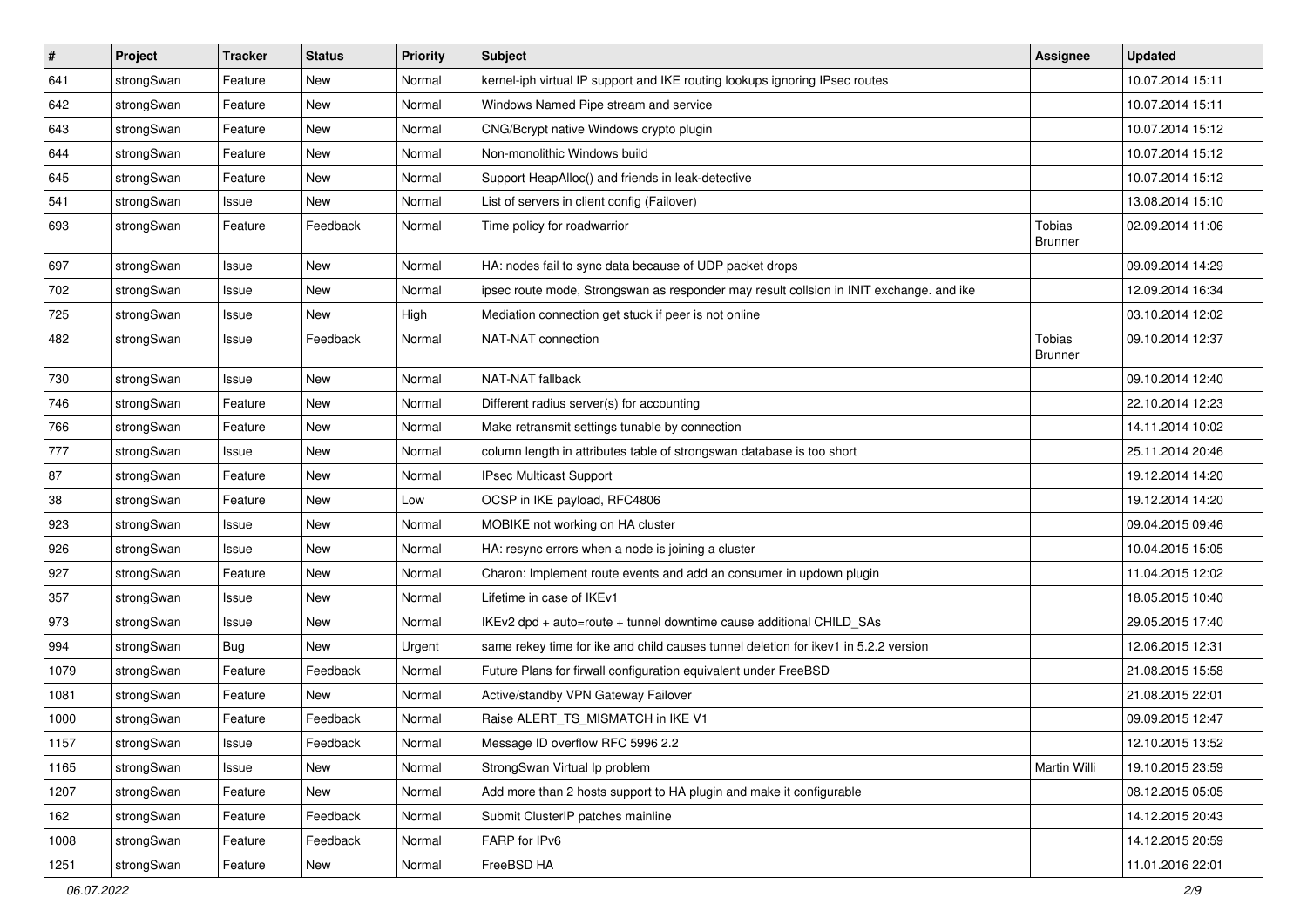| #    | Project    | <b>Tracker</b> | <b>Status</b> | <b>Priority</b> | <b>Subject</b>                                                                                                                                          | <b>Assignee</b> | <b>Updated</b>   |
|------|------------|----------------|---------------|-----------------|---------------------------------------------------------------------------------------------------------------------------------------------------------|-----------------|------------------|
| 930  | strongSwan | Feature        | New           | Normal          | Option to have non-sequential v6 roadwarrior addresses                                                                                                  |                 | 12.01.2016 16:36 |
| 1271 | strongSwan | Issue          | <b>New</b>    | Normal          | X.509 UTF-8 support                                                                                                                                     |                 | 17.01.2016 14:39 |
| 1253 | strongSwan | Feature        | Feedback      | Normal          | Strongswan doesn't support CA bundles                                                                                                                   |                 | 19.01.2016 11:23 |
| 1276 | strongSwan | Issue          | Feedback      | Normal          | Threading: ext-auth hook blocks any other connection attempt                                                                                            |                 | 27.01.2016 12:28 |
| 1289 | strongSwan | Issue          | New           | Normal          | HA plugin should sync last sent packet                                                                                                                  |                 | 01.02.2016 13:59 |
| 1334 | strongSwan | Issue          | Feedback      | Normal          | Version 5.3.5, duplicated tunnel aftr IKE SA rekeyed                                                                                                    |                 | 10.03.2016 11:06 |
| 1338 | strongSwan | Issue          | Feedback      | Normal          | problem with changing esp algorithm in strongswan                                                                                                       |                 | 10.03.2016 18:23 |
| 1383 | strongSwan | Issue          | Feedback      | Normal          | How to limit the amount of the installed Child_SAs                                                                                                      |                 | 08.04.2016 11:20 |
| 1422 | strongSwan | Issue          | Feedback      | Normal          | IKEv1: IKE_SA reauth vs. CHILD_SA rekey race prevents IKE_SA reauthentication in time                                                                   |                 | 20.04.2016 15:06 |
| 1456 | strongSwan | Issue          | Feedback      | Normal          | Missing Tunnel-Client-Endpoint & Tunnel-Server-Endpoint AVP in RADIUS Accounting Start/Stop<br>messages                                                 |                 | 11.05.2016 11:54 |
| 1482 | strongSwan | Feature        | Feedback      | Normal          | Allow changing init limit half open etc. at runtime by reloading strongswan.conf                                                                        |                 | 26.05.2016 14:49 |
| 1506 | strongSwan | Feature        | Feedback      | Normal          | Enhance DoS protection to deny users that failed Authentication                                                                                         |                 | 17.06.2016 14:31 |
| 2110 | strongSwan | Issue          | Feedback      | Normal          | Remote Identity (IDr) in IKE AUTH Response is sent as hex-encoded binary value instead of text<br>when setting leftid to type KEY_ID (leftid=@#xxxxxxx) |                 | 13.09.2016 21:42 |
| 2112 | strongSwan | Issue          | New           | Normal          | Broadcast packets are not relayed from Lan to Vpn clilent                                                                                               |                 | 14.09.2016 14:18 |
| 1082 | strongSwan | Feature        | Feedback      | Normal          | Framed-Route to set leftsubnet                                                                                                                          |                 | 07.10.2016 10:02 |
| 2165 | strongSwan | Feature        | Feedback      | Normal          | missing LIBRESSL_VERSION_NUMBER support                                                                                                                 |                 | 03.11.2016 09:23 |
| 2178 | strongSwan | Issue          | New           | Normal          | ha and updown                                                                                                                                           |                 | 01.12.2016 13:53 |
| 2185 | strongSwan | Feature        | Feedback      | Normal          | INTERNAL_IP4_SUBNET Attribute Support in Android Client                                                                                                 |                 | 10.12.2016 01:14 |
| 2184 | strongSwan | Issue          | Feedback      | Normal          | configuration with multiple RSA keys                                                                                                                    |                 | 14.12.2016 13:09 |
| 2202 | strongSwan | Feature        | Feedback      | Normal          | Radius NAS IP to be specified                                                                                                                           |                 | 18.01.2017 17:58 |
| 2203 | strongSwan | Issue          | Feedback      | Normal          | Protecting symetric traffic using high availability in gateway to gateway setup (both active)                                                           |                 | 15.02.2017 14:20 |
| 2260 | strongSwan | Issue          | New           | Normal          | Number of CHILD_SA for a single connection grows over time                                                                                              |                 | 28.02.2017 13:46 |
| 2273 | strongSwan | Bug            | Feedback      | Normal          | Unable to install strongswan client helper on OSX El Capitan                                                                                            |                 | 10.03.2017 15:34 |
| 2307 | strongSwan | Feature        | Feedback      | Normal          | Permit installation of trap policy for CHILD_SA configurations with unset local_addrs                                                                   |                 | 26.04.2017 15:04 |
| 2319 | strongSwan | Issue          | Feedback      | Normal          | gives up trying to bring up connection after DNS SERVFAIL                                                                                               |                 | 08.05.2017 15:41 |
| 1559 | strongSwan | Feature        | Feedback      | Normal          | Expose received XAUTH/EAP username/password prompts via VICI, send secrets via VICI on<br>prompt                                                        |                 | 09.05.2017 16:28 |
| 397  | strongSwan | Bug            | New           | High            | Receive TS_UNACCEPTABLE errors                                                                                                                          |                 | 31.05.2017 00:35 |
| 2095 | strongSwan | Feature        | Feedback      | Normal          | Support liveness check in Strongswan                                                                                                                    |                 | 31.05.2017 00:56 |
| 2361 | strongSwan | Feature        | New           | Normal          | Import .sswan files from NetworkManager                                                                                                                 |                 | 12.06.2017 15:25 |
| 2394 | strongSwan | Issue          | Feedback      | Normal          | IP is not assigned after re-authentication                                                                                                              |                 | 04.08.2017 19:03 |
| 2409 | strongSwan | Feature        | Feedback      | Low             | Android client status details                                                                                                                           |                 | 18.08.2017 13:23 |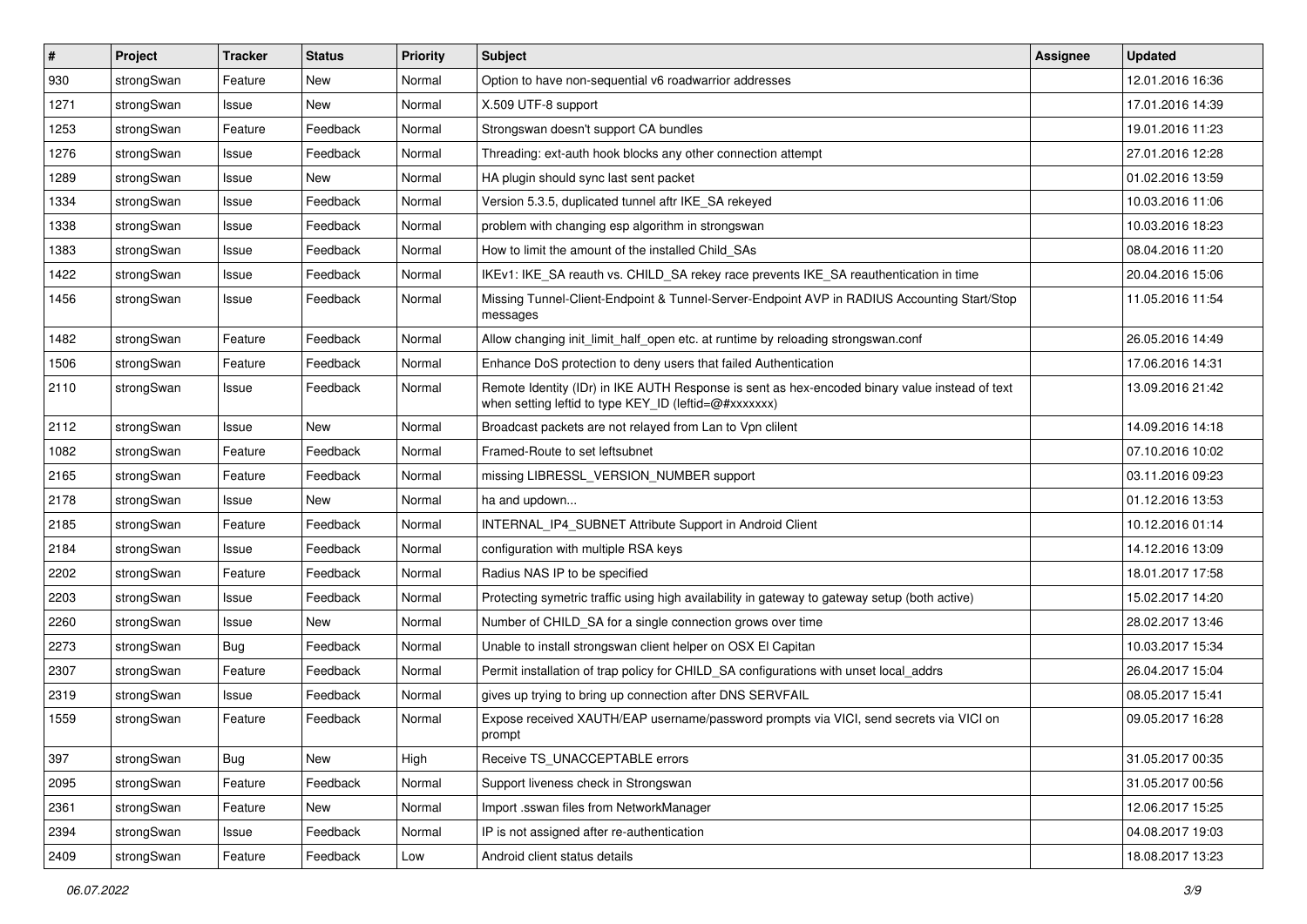| $\sharp$ | Project    | <b>Tracker</b> | <b>Status</b> | <b>Priority</b> | <b>Subject</b>                                                                          | Assignee                 | <b>Updated</b>   |
|----------|------------|----------------|---------------|-----------------|-----------------------------------------------------------------------------------------|--------------------------|------------------|
| 2411     | strongSwan | Issue          | Feedback      | Normal          | VPN server name resolution is done via overlay DNS server upon IKE disconnect           |                          | 22.08.2017 10:42 |
| 960      | strongSwan | Feature        | Feedback      | Normal          | Raise ALERT_PROPOSAL_MISMATCH_IKE in IKE V1                                             | Martin Willi             | 30.08.2017 09:05 |
| 2432     | strongSwan | Issue          | New           | Normal          | PLUTO ME can be different for up-client and down-client                                 |                          | 21.09.2017 11:57 |
| 2077     | strongSwan | Issue          | Feedback      | Normal          | Grace period before reassigning offline IP lease                                        |                          | 06.10.2017 10:44 |
| 2459     | strongSwan | Issue          | <b>New</b>    | High            | updown script deleted firewall rules at down-client in make-before-break responder side |                          | 05.11.2017 19:13 |
| 2464     | strongSwan | Issue          | New           | Normal          | How to Loadbalance strongswan IPsec via NGINX?                                          |                          | 12.11.2017 19:16 |
| 2446     | strongSwan | Issue          | Feedback      | Normal          | Traffic loss during IKE reauth despite make-before-break enabled                        |                          | 27.11.2017 17:12 |
| 2493     | strongSwan | Issue          | Feedback      | Normal          | Pkcs11 Plugin Returns w/Bogus Return Code                                               | Jordan Hrycaj            | 12.12.2017 15:58 |
| 2494     | strongSwan | Issue          | Feedback      | Normal          | Problems With 64bit Slot IDs With Pkcs11 Plugin                                         | Jordan Hrycaj            | 12.12.2017 16:03 |
| 2495     | strongSwan | Feature        | Feedback      | Normal          | LibreSSL Plugin                                                                         |                          | 13.12.2017 09:29 |
| 1068     | strongSwan | <b>Bug</b>     | Feedback      | Normal          | strongswan 5.3.2 and IKEv1 in transport mode causes NO_PROPOSAL_CHOSEN error            |                          | 26.01.2018 13:30 |
| 2560     | strongSwan | Issue          | Feedback      | Normal          | Duplicate CA cert requests sent                                                         |                          | 28.02.2018 10:54 |
| 2580     | strongSwan | Issue          | Feedback      | Normal          | [CFG] handling xx attribute failed in Android or Ubuntu, but works in macOS             |                          | 09.03.2018 17:49 |
| 2618     | strongSwan | Issue          | Feedback      | Normal          | Query regarding assignment of Tunnel IP                                                 |                          | 09.04.2018 10:57 |
| 352      | strongSwan | Issue          | Feedback      | Normal          | unable to allocate SPIs from kernel when running 32 bit binaries on 64 bit Linux        |                          | 17.04.2018 14:59 |
| 2668     | strongSwan | Feature        | Feedback      | Normal          | UE shall include the DEVICE_IDENTITY Notify payload                                     |                          | 22.05.2018 13:48 |
| 2671     | strongSwan | Issue          | New           | Normal          | Passing user-supplied cerificate file names to charon-nm is problematic                 |                          | 23.05.2018 21:27 |
| 2678     | strongSwan | Issue          | Feedback      | Normal          | Phase 1 issue                                                                           |                          | 07.06.2018 20:06 |
| 2682     | strongSwan | Issue          | New           | Normal          | IMV/IMC (re)Attestation                                                                 |                          | 07.06.2018 21:25 |
| 2691     | strongSwan | Issue          | New           | Normal          | Strongswan and KSOFTIRQ cpu utilization                                                 |                          | 26.06.2018 14:34 |
| 2698     | strongSwan | Issue          | Feedback      | Low             | DSCP and kernel-libipsec                                                                |                          | 04.07.2018 15:01 |
| 2392     | strongSwan | Feature        | Feedback      | Low             | enable eap-ttls in Android client                                                       | Tobias<br><b>Brunner</b> | 04.07.2018 19:48 |
| 2621     | strongSwan | Issue          | Feedback      | Normal          | Android: VPN connection stops working, strongSwan shows Connected                       |                          | 06.07.2018 13:06 |
| 2707     | strongSwan | Feature        | New           | Normal          | More attributes taken/translated from radius attributes                                 |                          | 14.07.2018 15:21 |
| 2727     | strongSwan | Feature        | <b>New</b>    | Low             | single pair of selectors per CHILD_SA                                                   |                          | 23.08.2018 12:08 |
| 2726     | strongSwan | Issue          | Feedback      | Normal          | Strongswan selects wrong source IP                                                      |                          | 23.08.2018 13:38 |
| 2729     | strongSwan | Feature        | Feedback      | Normal          | Does Swanctl provide the same option as Ipsec with the rightID using a %?               |                          | 20.09.2018 17:37 |
| 2793     | strongSwan | Feature        | Feedback      | Normal          | Remote identity with certificate                                                        |                          | 15.10.2018 10:20 |
| 2814     | strongSwan | Feature        | Feedback      | Normal          | Force Keepalive Packets if There is no NAT                                              |                          | 29.10.2018 15:47 |
| 2816     | strongSwan | Issue          | Feedback      | Normal          | order of DNS entries is reversed in /etc/resolv.conf                                    |                          | 06.11.2018 10:41 |
| 2823     | strongSwan | Feature        | Feedback      | Low             | Implementing VPN peer failover                                                          |                          | 16.11.2018 10:25 |
| 2854     | strongSwan | Feature        | New           | Low             | Srongswan doesn't sending RADIUS Accounting-On/Off on start up / shutdown               |                          | 10.12.2018 10:19 |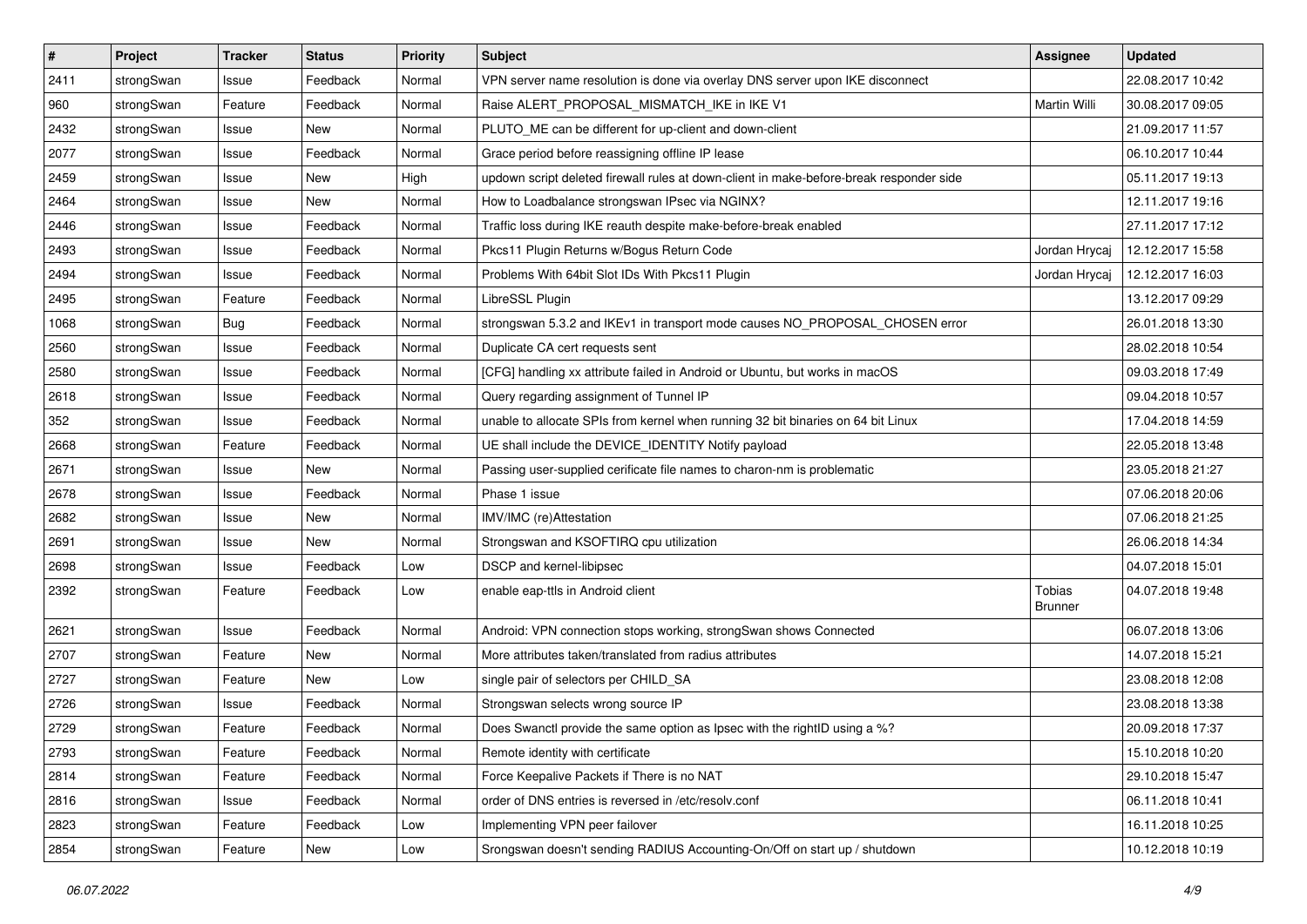| $\vert$ # | Project    | <b>Tracker</b> | <b>Status</b> | <b>Priority</b> | Subject                                                                                                            | <b>Assignee</b>                 | <b>Updated</b>   |
|-----------|------------|----------------|---------------|-----------------|--------------------------------------------------------------------------------------------------------------------|---------------------------------|------------------|
| 2835      | strongSwan | Issue          | Feedback      | Normal          | Rekeyed SA can't be deleted in standby node                                                                        |                                 | 19.12.2018 02:52 |
| 2400      | strongSwan | Issue          | Feedback      | Normal          | Is DPD supposed to detect dead tunnel, or dead IKE instance                                                        |                                 | 11.01.2019 22:53 |
| 2870      | strongSwan | Issue          | Feedback      | Normal          | DNS resolution outside of tunnel if DNS server is in remote TS                                                     |                                 | 22.01.2019 11:06 |
| 2958      | strongSwan | Issue          | Feedback      | Normal          | Trap policies with unspecified remote IP covering multiple specific ports constantly produce new<br><b>IKE SAs</b> |                                 | 11.03.2019 15:03 |
| 2964      | strongSwan | Issue          | Feedback      | Normal          | Route to IKE Gateway Fails to Update Under Particular Configuration                                                |                                 | 13.03.2019 10:38 |
| 2972      | strongSwan | Feature        | Feedback      | Normal          | how to add X509v3 Key Usage: Key Encipherment                                                                      |                                 | 13.03.2019 13:59 |
| 2966      | strongSwan | Issue          | Feedback      | Normal          | Problems with large amount of subnets in leftsubnet configuration                                                  |                                 | 02.04.2019 10:35 |
| 3041      | strongSwan | Issue          | Feedback      | Low             | fail2ban or equivalent                                                                                             |                                 | 06.05.2019 09:07 |
| 2750      | strongSwan | Issue          | Feedback      | Normal          | setting WFP SA SPI failed: 0x80320035                                                                              |                                 | 27.05.2019 11:59 |
| 3072      | strongSwan | Issue          | Feedback      | Normal          | Windows 10: setting WFP SA SPI fails with error 0x80320014                                                         |                                 | 29.05.2019 14:34 |
| 3075      | strongSwan | Feature        | New           | Normal          | <b>IPsec Labelling</b>                                                                                             |                                 | 29.05.2019 17:09 |
| 3097      | strongSwan | Issue          | Feedback      | Normal          | charon restart behaviour                                                                                           |                                 | 24.06.2019 16:09 |
| 3122      | strongSwan | Issue          | Feedback      | Normal          | Strongswan software iterupts                                                                                       |                                 | 18.07.2019 02:27 |
| 3135      | strongSwan | Feature        | Feedback      | Normal          | Android client - settings for connection re-try                                                                    |                                 | 12.08.2019 16:32 |
| 3154      | strongSwan | Issue          | Feedback      | Normal          | signature validation failed only with sha2                                                                         |                                 | 20.08.2019 11:51 |
| 3151      | strongSwan | Issue          | Feedback      | Normal          | Forecast stops forwarding multicast                                                                                |                                 | 26.08.2019 14:06 |
| 3159      | strongSwan | Issue          | New           | High            | backup ipsec tunnels                                                                                               |                                 | 26.08.2019 14:28 |
| 3162      | strongSwan | Feature        | Feedback      | Normal          | Strongswan Android support for default DNS suffixes (UNITY_DEF_DOMAIN flag)                                        |                                 | 29.08.2019 10:29 |
| 104       | strongSwan | Feature        | Feedback      | Normal          | Postgresql Db Support                                                                                              |                                 | 04.09.2019 10:05 |
| 3244      | strongSwan | Feature        | New           | Low             | eap-peap on android                                                                                                |                                 | 04.11.2019 10:17 |
| 3254      | strongSwan | Issue          | Feedback      | Normal          | Log level in android level                                                                                         |                                 | 08.11.2019 08:36 |
| 3268      | strongSwan | Issue          | Feedback      | Normal          | Traffic disruption -- policy-based VPN to AWS VPN service                                                          |                                 | 15.11.2019 16:53 |
| 3276      | strongSwan | Feature        | Feedback      | Low             | N1_MODE_CAPABILITY                                                                                                 |                                 | 21.11.2019 16:49 |
| 3282      | strongSwan | Issue          | Feedback      | Normal          | Android VPN client keeps retrying in airplane mode                                                                 |                                 | 29.11.2019 16:06 |
| 3298      | strongSwan | Issue          | <b>New</b>    | Normal          | strategies to improve strongswan performance per single SA                                                         |                                 | 23.12.2019 14:05 |
| 3304      | strongSwan | Issue          | Feedback      | Normal          | Found unsupported critical X.509 extension: X509v3 Name Constraints                                                |                                 | 13.01.2020 14:50 |
| 3307      | strongSwan | Issue          | Feedback      | Normal          | Probable non compliance with RFC 7296 wrt traffic selector narrowing?                                              |                                 | 14.01.2020 16:19 |
| 3326      | strongSwan | Issue          | New           | Normal          | update custom routing table (table 220 by default) with new routes if new networks and routes<br>appear            |                                 | 10.02.2020 12:01 |
| 3341      | strongSwan | Bug            | Feedback      | Normal          | Application Icon missing on firestick 4K                                                                           | <b>Tobias</b><br><b>Brunner</b> | 20.02.2020 09:31 |
| 3342      | strongSwan | Issue          | Feedback      | Normal          | Certain fields in Storngswan on Firestick4K are not editable                                                       |                                 | 20.02.2020 09:36 |
| 3366      | strongSwan | Issue          | Feedback      | Normal          | Uninstall "any" trap policy if start_action=trap with virtual IPs is used                                          |                                 | 13.03.2020 14:57 |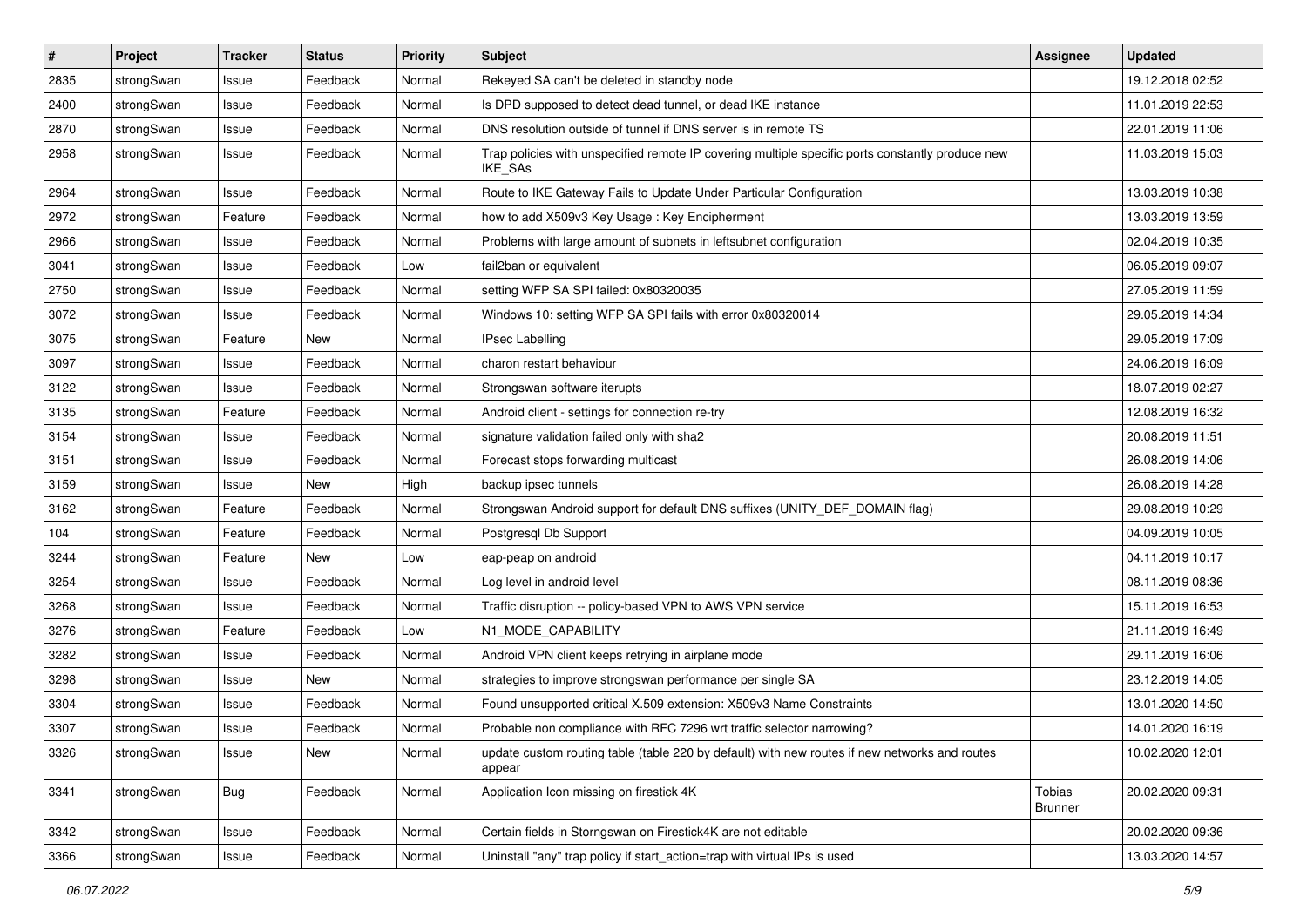| $\pmb{\#}$ | Project    | <b>Tracker</b> | <b>Status</b> | <b>Priority</b> | <b>Subject</b>                                                                          | <b>Assignee</b>                 | <b>Updated</b>   |
|------------|------------|----------------|---------------|-----------------|-----------------------------------------------------------------------------------------|---------------------------------|------------------|
| 3377       | strongSwan | Issue          | Feedback      | Normal          | Interface ID not configured during HA synchronization                                   |                                 | 18.03.2020 10:15 |
| 1057       | strongSwan | Feature        | New           | Normal          | conn switching based on eap identity                                                    |                                 | 24.03.2020 10:14 |
| 817        | strongSwan | Issue          | Feedback      | Normal          | <b>IKEv2 IPv6 Router Advertisement</b>                                                  |                                 | 27.03.2020 17:14 |
| 3389       | strongSwan | Issue          | Feedback      | Normal          | Child SAs not getting created after rekeying                                            |                                 | 30.03.2020 15:45 |
| 3398       | strongSwan | Feature        | New           | Normal          | Android client - allow configuring eap_id with EAP-TLS                                  |                                 | 06.04.2020 23:19 |
| 3403       | strongSwan | Issue          | Feedback      | Normal          | IKEv2 natd false detection                                                              |                                 | 09.04.2020 14:19 |
| 3400       | strongSwan | Issue          | Feedback      | Normal          | Windows 10 IKEv2 rekeying fails                                                         |                                 | 16.04.2020 17:08 |
| 3422       | strongSwan | Feature        | Feedback      | Normal          | Allow multiple local id to be specified in a single connection?                         |                                 | 23.04.2020 13:19 |
| 2160       | strongSwan | Issue          | Feedback      | Normal          | support for opportunistic encryption                                                    |                                 | 06.05.2020 10:32 |
| 3441       | strongSwan | Feature        | New           | Normal          | [Android] Lock modification of VPN configurations on work devices                       |                                 | 11.05.2020 10:00 |
| 3442       | strongSwan | Issue          | Feedback      | Normal          | Apply policy based on network interface in transport mode                               |                                 | 13.05.2020 10:53 |
| 3456       | strongSwan | Feature        | New           | Low             | move to github/gitlab                                                                   |                                 | 22.05.2020 12:27 |
| 3457       | strongSwan | Feature        | New           | Low             | user-friendly pkcs11 certificate selection                                              |                                 | 22.05.2020 12:52 |
| 2189       | strongSwan | Feature        | Assigned      | Normal          | Support RFC 8229: TCP Encapsulation of IKE and IPsec Packets                            | Tobias<br><b>Brunner</b>        | 05.06.2020 19:48 |
| 3500       | strongSwan | Issue          | Feedback      | Normal          | swanctl --list-cert not listing all certs                                               |                                 | 29.06.2020 15:25 |
| 3499       | strongSwan | Issue          | Feedback      | Normal          | ISAKMP Signature hash algorithm / EAP-TLS Authentification                              |                                 | 30.06.2020 10:40 |
| 2701       | strongSwan | Issue          | New           | Normal          | Low bandwidth when Iperfing data thorugh IPSEC tunnel                                   |                                 | 07.07.2020 13:38 |
| 3516       | strongSwan | Issue          | Feedback      | Normal          | Close IKE_SA after expiry without rekey/reauth                                          |                                 | 20.07.2020 19:32 |
| 3490       | strongSwan | Issue          | Feedback      | Normal          | Selecting incorrect auth mode for IKEv1                                                 |                                 | 21.07.2020 21:26 |
| 3524       | strongSwan | Issue          | New           | Urgent          | Routing public IP addresses thru the VPN tunnel (Peer is Cisco ISR)                     |                                 | 24.07.2020 03:15 |
| 3392       | strongSwan | Issue          | Feedback      | Normal          | mark=%unique and no Internet-connection with VPN                                        |                                 | 31.07.2020 15:26 |
| 3534       | strongSwan | Issue          | <b>New</b>    | Urgent          | use of strongswan, ipvlan L2 and kernel ipsec                                           |                                 | 04.08.2020 20:59 |
| 3291       | strongSwan | Issue          | Feedback      | Normal          | IPSec IKEv2 Client to VPN service 2                                                     | <b>Tobias</b><br><b>Brunner</b> | 16.08.2020 12:58 |
| 3545       | strongSwan | Issue          | <b>New</b>    | Normal          | Configuration model for multiple-VRF tunnel endpoints                                   |                                 | 18.08.2020 13:50 |
| 3552       | strongSwan | Issue          | Feedback      | Normal          | Internet disconnects after once VPN is established                                      |                                 | 30.08.2020 05:35 |
| 3537       | strongSwan | Issue          | Feedback      | Normal          | IPv6 Packets are not transferred from server to client through IPSec using RPC protocol |                                 | 01.09.2020 12:50 |
| 3536       | strongSwan | Issue          | Feedback      | Normal          | When Create multiple tunnels restart ipsec service will establish fail.                 |                                 | 03.09.2020 13:58 |
| 3558       | strongSwan | Issue          | Feedback      | Normal          | deleting half open IKE_SA with x.x.x.x after timeout with iOS device                    |                                 | 05.09.2020 21:23 |
| 3560       | strongSwan | Issue          | Feedback      | Normal          | PSK tunnel working - Cert fails with fragmention errors                                 | Tobias<br><b>Brunner</b>        | 11.09.2020 14:15 |
| 3561       | strongSwan | Issue          | Feedback      | Normal          | Azure P2S VPN Linux connection error                                                    |                                 | 15.09.2020 12:22 |
| 3564       | strongSwan | Issue          | Feedback      | Normal          | Out of order packets are generated if strong swan is running on multiple cores          |                                 | 16.09.2020 10:01 |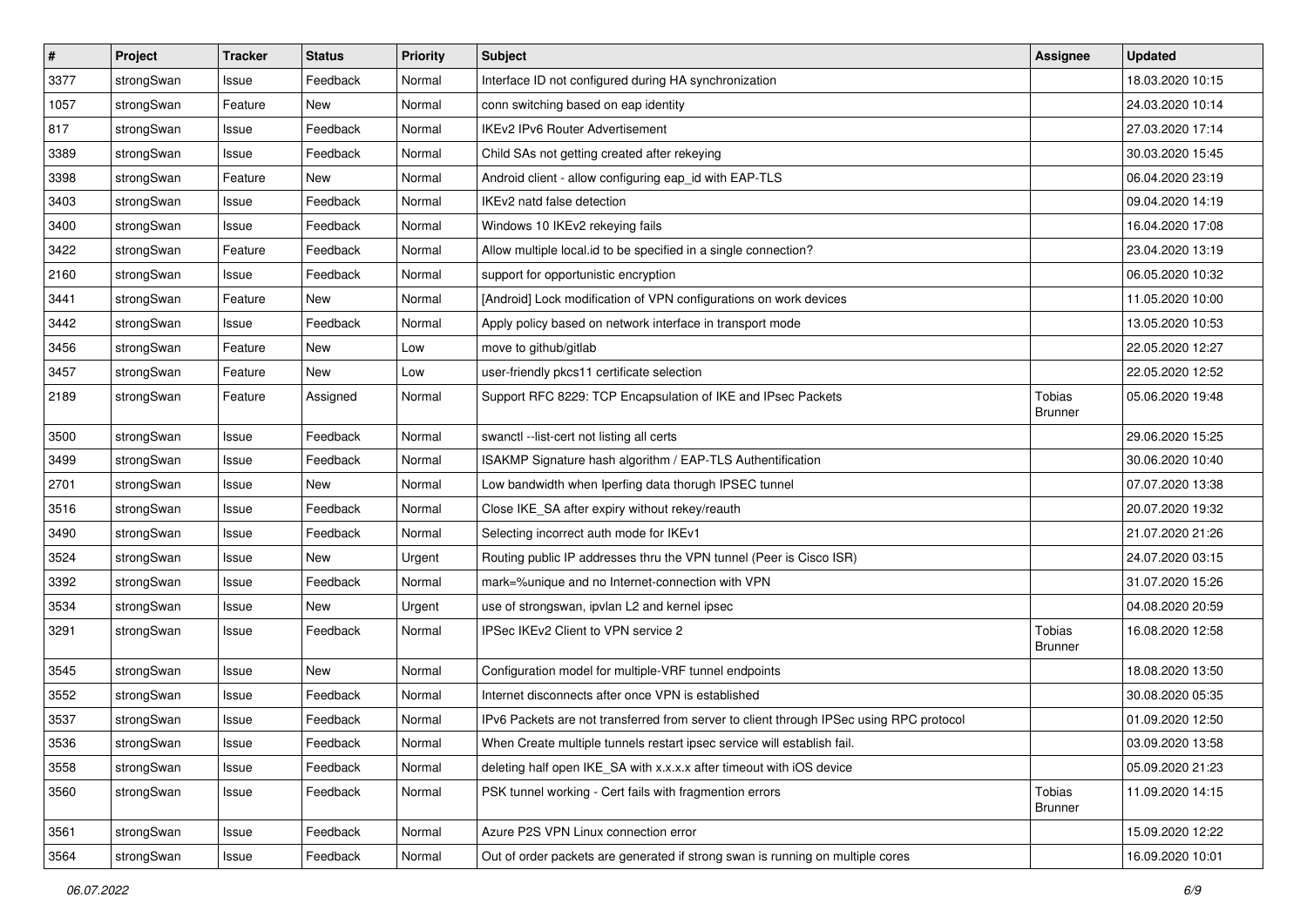| $\vert$ # | Project    | <b>Tracker</b> | <b>Status</b> | <b>Priority</b> | <b>Subject</b>                                                                                               | Assignee                 | <b>Updated</b>   |
|-----------|------------|----------------|---------------|-----------------|--------------------------------------------------------------------------------------------------------------|--------------------------|------------------|
| 3565      | strongSwan | Issue          | Feedback      | Normal          | Filtering out logs or plugin in to do so                                                                     |                          | 16.09.2020 11:45 |
| 3566      | strongSwan | Issue          | Feedback      | Normal          | Number of simultaneous connections limited to 1000 in a cluster                                              |                          | 18.09.2020 09:46 |
| 3568      | strongSwan | Issue          | Feedback      | Normal          | vpn connection is unstable                                                                                   |                          | 23.09.2020 16:28 |
| 3575      | strongSwan | Issue          | Feedback      | Normal          | Tunnel of IPv6 Over IPv4 not accespting Jumbo Packets                                                        |                          | 23.09.2020 16:44 |
| 3576      | strongSwan | Issue          | Feedback      | Normal          | strongswan on openwrt virtual ip inside ipsec tunnel                                                         |                          | 25.09.2020 17:01 |
| 3578      | strongSwan | Issue          | Feedback      | Normal          | ipsec connection to FortiClient VPN                                                                          |                          | 28.09.2020 15:08 |
| 3577      | strongSwan | Issue          | Feedback      | Normal          | StrongSwan Connection adding and deleting over network.                                                      |                          | 28.09.2020 15:13 |
| 3584      | strongSwan | Issue          | Feedback      | Normal          | Separate ipsec.conf file per conn and separate ipsec.secrets file per conn                                   | Tobias<br><b>Brunner</b> | 30.09.2020 17:06 |
| 3580      | strongSwan | Issue          | Feedback      | Normal          | encapsulation and packets not routing into tunnel problems                                                   |                          | 02.10.2020 10:03 |
| 3573      | strongSwan | Issue          | Feedback      | Normal          | ike2 and transit traffic                                                                                     |                          | 05.10.2020 10:55 |
| 3588      | strongSwan | Issue          | Feedback      | Normal          | VPN setup over 4G                                                                                            |                          | 08.10.2020 14:13 |
| 3593      | strongSwan | Issue          | Feedback      | Normal          | Need variable tracking make before break state into updown scripts                                           |                          | 13.10.2020 09:59 |
| 3594      | strongSwan | Issue          | Feedback      | Normal          | How to see the traffic at ESP in UDP SPIs and forwarding rule                                                | Tobias<br><b>Brunner</b> | 15.10.2020 13:57 |
| 3598      | strongSwan | Issue          | Feedback      | Normal          | swanctl on Windows: Support aborting execution                                                               |                          | 19.10.2020 15:01 |
| 3592      | strongSwan | Issue          | Feedback      | Normal          | Tunnel reported as established but log show "found encrypted payload, but no transform set"                  |                          | 20.10.2020 10:37 |
| 3603      | strongSwan | Issue          | Feedback      | Normal          | dns issue in config mode                                                                                     |                          | 20.10.2020 11:50 |
| 3596      | strongSwan | Issue          | Feedback      | Normal          | no issuer certificate found for                                                                              |                          | 21.10.2020 03:27 |
| 3604      | strongSwan | Issue          | Feedback      | Normal          | Email Notification on down status                                                                            |                          | 21.10.2020 10:54 |
| 3597      | strongSwan | Issue          | Feedback      | Normal          | IPSec Client on CentOS 8 - Can't connect using ShrewSoft VPN config file                                     |                          | 21.10.2020 16:38 |
| 3609      | strongSwan | Issue          | Feedback      | Normal          | Potential DNS server IP address conflicts                                                                    |                          | 26.10.2020 11:12 |
| 3606      | strongSwan | Issue          | Feedback      | Normal          | Using ipsec tunnel from "foreign" subnet                                                                     | Noel Kuntze              | 26.10.2020 12:23 |
| 3610      | strongSwan | Issue          | Feedback      | Normal          | farp plugin conflicts with DHCP service                                                                      |                          | 26.10.2020 18:06 |
| 3611      | strongSwan | Issue          | Feedback      | Normal          | Unable to Send Traffic Using NAT on EC2 Instance                                                             |                          | 27.10.2020 16:35 |
| 3607      | strongSwan | Issue          | Feedback      | Normal          | statusall option reports transport established two or three times per IP at start-up                         |                          | 27.10.2020 16:48 |
| 3613      | strongSwan | Issue          | Feedback      | Low             | Load-test jobs scheduled after tunnels are terminated                                                        |                          | 28.10.2020 12:06 |
| 3614      | strongSwan | Issue          | Feedback      | Normal          | Certificate renewal for about to expire certificates                                                         |                          | 30.10.2020 13:30 |
| 3617      | strongSwan | Issue          | Feedback      | Normal          | full-offload swanctl.conf                                                                                    |                          | 03.11.2020 17:24 |
| 3616      | strongSwan | Issue          | Feedback      | Normal          | With Strongswan 5.7.2, unique=never not allowing multiple clients to establish tunnels with same<br>identity |                          | 05.11.2020 12:32 |
| 3618      | strongSwan | Issue          | Feedback      | Normal          | Use side-band to configure strongswan's                                                                      |                          | 09.11.2020 10:38 |
| 3625      | strongSwan | Issue          | Feedback      | Normal          | Always on VPN when the client is on the same LAN as the VPN server                                           |                          | 10.11.2020 18:45 |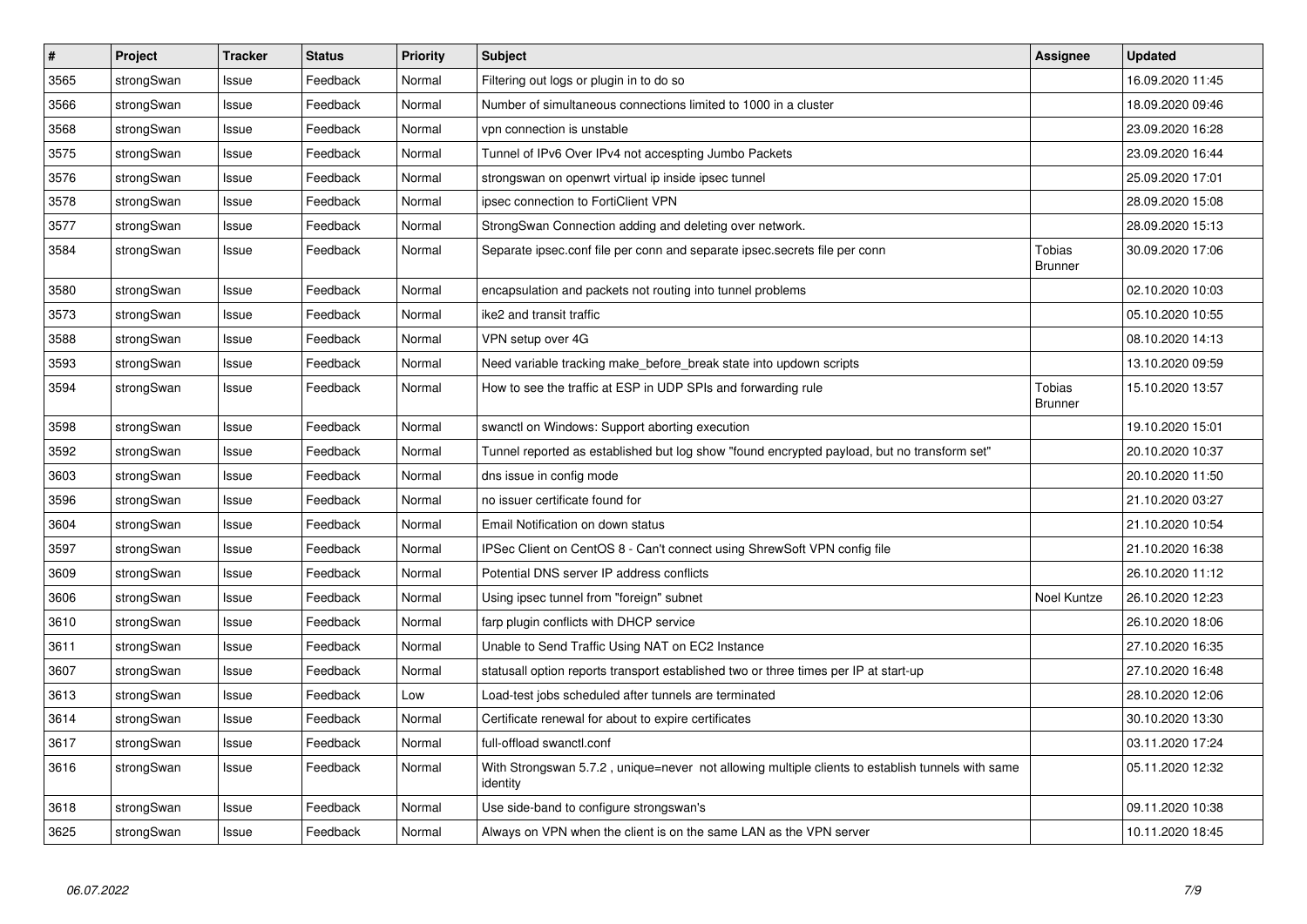| $\pmb{\#}$ | Project    | <b>Tracker</b> | <b>Status</b> | Priority | <b>Subject</b>                                                                                                                      | Assignee                        | <b>Updated</b>   |
|------------|------------|----------------|---------------|----------|-------------------------------------------------------------------------------------------------------------------------------------|---------------------------------|------------------|
| 3626       | strongSwan | Issue          | Feedback      | Low      | "Always On VPN" not available in Fire TV 4k                                                                                         | Tobias<br><b>Brunner</b>        | 11.11.2020 12:41 |
| 3620       | strongSwan | Issue          | Feedback      | Normal   | L2TP/IPSEC ipsec.conf setting                                                                                                       | Tobias<br><b>Brunner</b>        | 12.11.2020 10:14 |
| 3629       | strongSwan | Issue          | Feedback      | Normal   | IPSec enc only on specific dport/proto                                                                                              |                                 | 16.11.2020 10:04 |
| 3628       | strongSwan | Issue          | Feedback      | Normal   | Constant `retransmit` while establishing CHILD SA                                                                                   |                                 | 16.11.2020 10:14 |
| 3630       | strongSwan | Issue          | Feedback      | Normal   | The certificate is loaded but not used.                                                                                             |                                 | 18.11.2020 10:29 |
| 3636       | strongSwan | Issue          | Feedback      | Normal   | Tor behind VPN                                                                                                                      | Tobias<br><b>Brunner</b>        | 23.11.2020 14:09 |
| 3640       | strongSwan | Issue          | Feedback      | Normal   | Problem surfing via VPN form Android APK on a sepcific Mobile Operator                                                              |                                 | 26.11.2020 11:43 |
| 3642       | strongSwan | Issue          | Feedback      | Normal   | How to distinguish encapsulated packets from different interfaces                                                                   |                                 | 30.11.2020 09:38 |
| 3643       | strongSwan | Issue          | Feedback      | Normal   | Strongswan and FRR NHRP                                                                                                             |                                 | 01.12.2020 10:55 |
| 3647       | strongSwan | Issue          | Feedback      | Normal   | Is it possible to receive INTERNAL IP4 SUBNET attributes in updown scripts                                                          |                                 | 02.12.2020 17:06 |
| 3650       | strongSwan | Issue          | Feedback      | Normal   | HA behaves very strange                                                                                                             |                                 | 04.12.2020 08:53 |
| 3653       | strongSwan | Feature        | Feedback      | Normal   | Is there any possibility to pass any non-standard parameters for tunnels (ike or child sa) for use by<br>custom plugin?             |                                 | 08.12.2020 11:03 |
| 3654       | strongSwan | Issue          | Feedback      | Normal   | The L2tp/ipsec tunnel interface will not be delete when the connect abnormal interrupt.                                             |                                 | 08.12.2020 12:24 |
| 3652       | strongSwan | Issue          | Feedback      | Normal   | In strongswan ipsec.conf, how to set the "ike" parameters so that it can support all hash Algorithm<br>and DH group server support? |                                 | 08.12.2020 12:35 |
| 3662       | strongSwan | Issue          | Feedback      | Normal   | unamed session                                                                                                                      |                                 | 04.01.2021 11:32 |
| 3665       | strongSwan | Issue          | Feedback      | Normal   | When there is data flow, the VPN tunnel will not automatically connect                                                              | Tobias<br><b>Brunner</b>        | 05.01.2021 16:26 |
| 3663       | strongSwan | Issue          | Feedback      | Normal   | Multiple ways to end up with duplicate / redundant child SA entries                                                                 |                                 | 06.01.2021 16:15 |
| 3668       | strongSwan | Issue          | Feedback      | Normal   | Configuring the strongSwan Helm chart on openshift                                                                                  | <b>Tobias</b><br><b>Brunner</b> | 07.01.2021 16:33 |
| 3651       | strongSwan | Feature        | <b>New</b>    | Normal   | Support for FC-SP-2                                                                                                                 |                                 | 07.01.2021 20:04 |
| 3669       | strongSwan | Issue          | Feedback      | Normal   | Failed connection to IKE SA (Checkpoint Server)                                                                                     |                                 | 08.01.2021 17:58 |
| 3671       | strongSwan | Issue          | Feedback      | Normal   | Windows client failed with 13843 against Strongswan via SQL backend                                                                 |                                 | 13.01.2021 14:43 |
| 3672       | strongSwan | Issue          | Feedback      | Normal   | ESP connection over IPv6                                                                                                            |                                 | 14.01.2021 17:04 |
| 3673       | strongSwan | Issue          | Feedback      | Normal   | IKEv2/IPSec MSCHAPv2 fails on Android 11 (API 30).                                                                                  | Tobias<br><b>Brunner</b>        | 17.01.2021 07:25 |
| 2357       | strongSwan | Issue          | Feedback      | Normal   | How to initiate IPsec SA Transport Mode without IKE?                                                                                |                                 | 18.01.2021 18:36 |
| 3678       | strongSwan | Issue          | Feedback      | Normal   | IKE authentication credentials are unacceptable - Ubuntu Server - Windows 10 client                                                 |                                 | 19.01.2021 18:29 |
| 3498       | strongSwan | Issue          | Feedback      | Normal   | FreeBSD + dhcp+farp plugin                                                                                                          |                                 | 22.01.2021 10:44 |
| 3680       | strongSwan | Issue          | Feedback      | Normal   | How to unload a paritcular certificate from strongswan.                                                                             | Tobias<br><b>Brunner</b>        | 27.01.2021 09:28 |